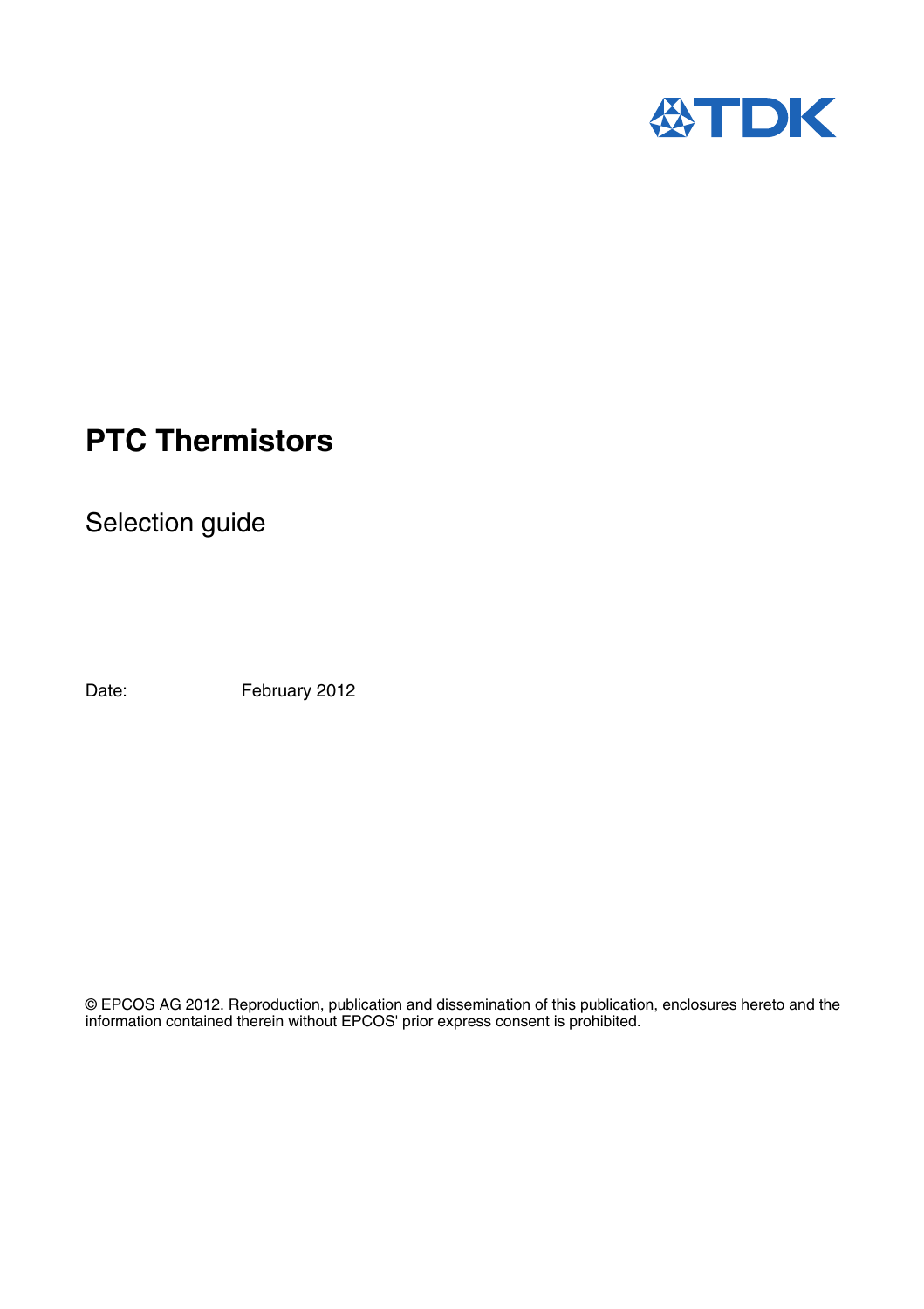#### **PTC thermistors for overcurrent protection**

| Type                  | $\mathsf{V}_\mathsf{R}$<br>v | $I_R$<br>mA | $I_{\rm S}$<br>mA | $T_{ref}$<br>$^{\circ}$ C | $\mathsf{R}_{\scriptscriptstyle{\mathsf{R}}}$<br>$\Omega$ | Page |
|-----------------------|------------------------------|-------------|-------------------|---------------------------|-----------------------------------------------------------|------|
| C945<br>△ 120<br>1151 | 12                           | 150  1500   | 3003050           | 160                       | 0.45<br>13                                                |      |
|                       | 12, 24                       | 120  1800   | 240  3600         | 120                       | 0.3<br>13                                                 |      |
|                       | 63                           | 301000      | 60  1500          | 80, 120,<br>130           | 1.2<br>62                                                 |      |
|                       |                              |             |                   |                           |                                                           |      |
| 20                    | 110                          | 35  525     | 70  1050          | 160                       | 3.7<br>150                                                |      |
| 151                   | 230                          | 15  650     | 40  980           | 80, 120,<br>130           | 3.5<br>160                                                |      |
|                       | 230<br>Lead-free<br>series   | 50  220     | 75  330           | 120                       | 10<br>120                                                 |      |
|                       | 380, 500                     | 1221        | 24  39            | 115, 120                  | 600<br>1500                                               |      |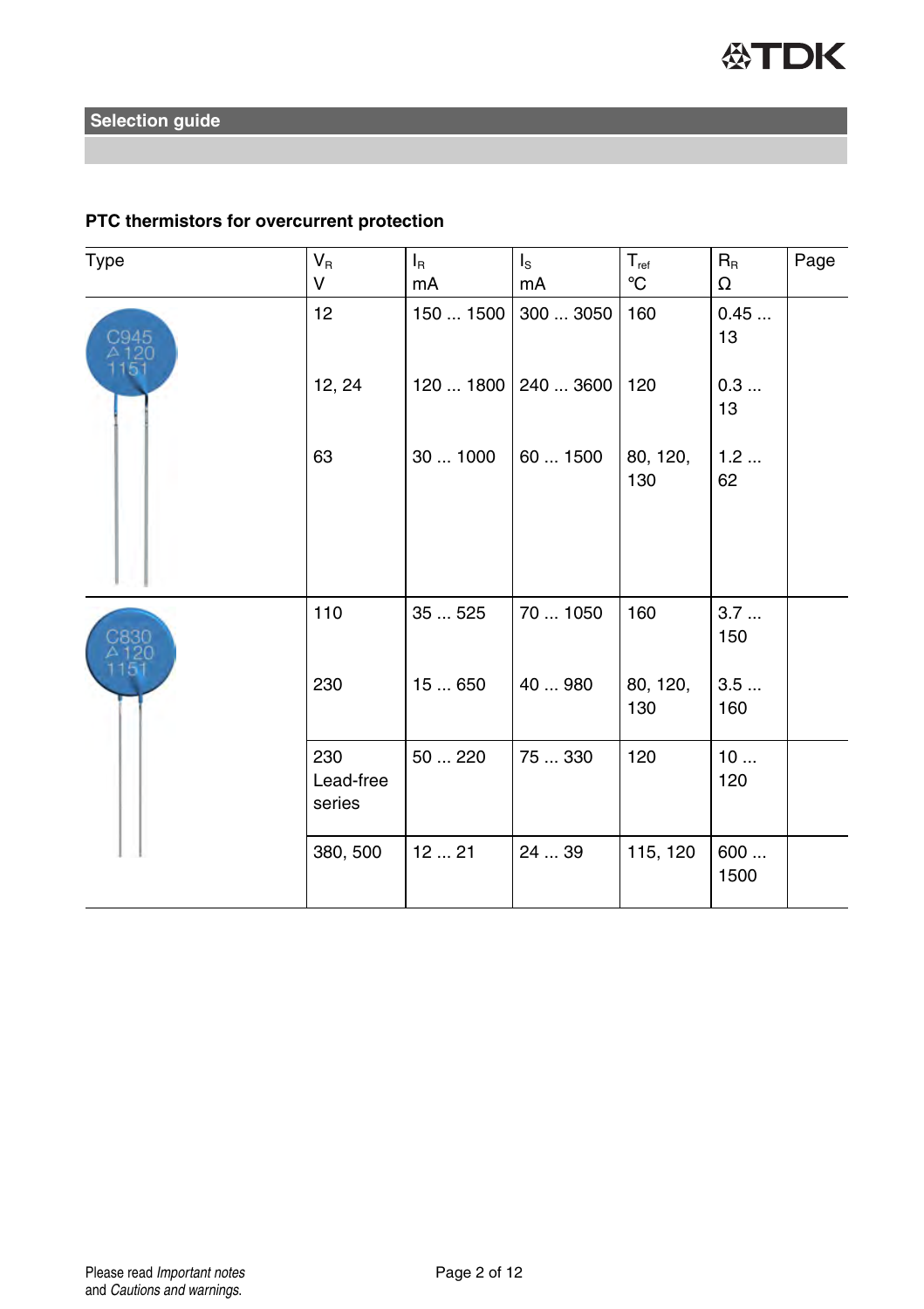# **PTC thermistors for overcurrent protection**

| Type                                          | $V_R$<br>V         | $I_R$<br>mA | $I_{\rm S}$<br>mA | $T_{\rm ref}$<br>$^\circ \text{C}$ | $R_{R}$<br>Ω  | Page |
|-----------------------------------------------|--------------------|-------------|-------------------|------------------------------------|---------------|------|
|                                               | 380<br>1000        | 8123        | 17  245           | 110, 115,<br>120                   | 25<br>7500    |      |
|                                               | 500                | 2.5, 4      | 6.5, 9            | 60                                 | 3500,<br>5500 |      |
| <b>SMD</b><br>Case sizes 0603 and 1210        | 24, 42,<br>63, 230 | 1290        | 22  180           | $\overline{\phantom{0}}$           | 27<br>1500    |      |
| <b>SMD</b>                                    | 24                 | 90  310     | 185  640          | 80, 120                            | 3.1<br>13     |      |
| P1115<br>$A$ A120<br>Case sizes 3225 and 4032 | 63                 | 40  150     | 85310             | 80, 120                            | 16<br>55      |      |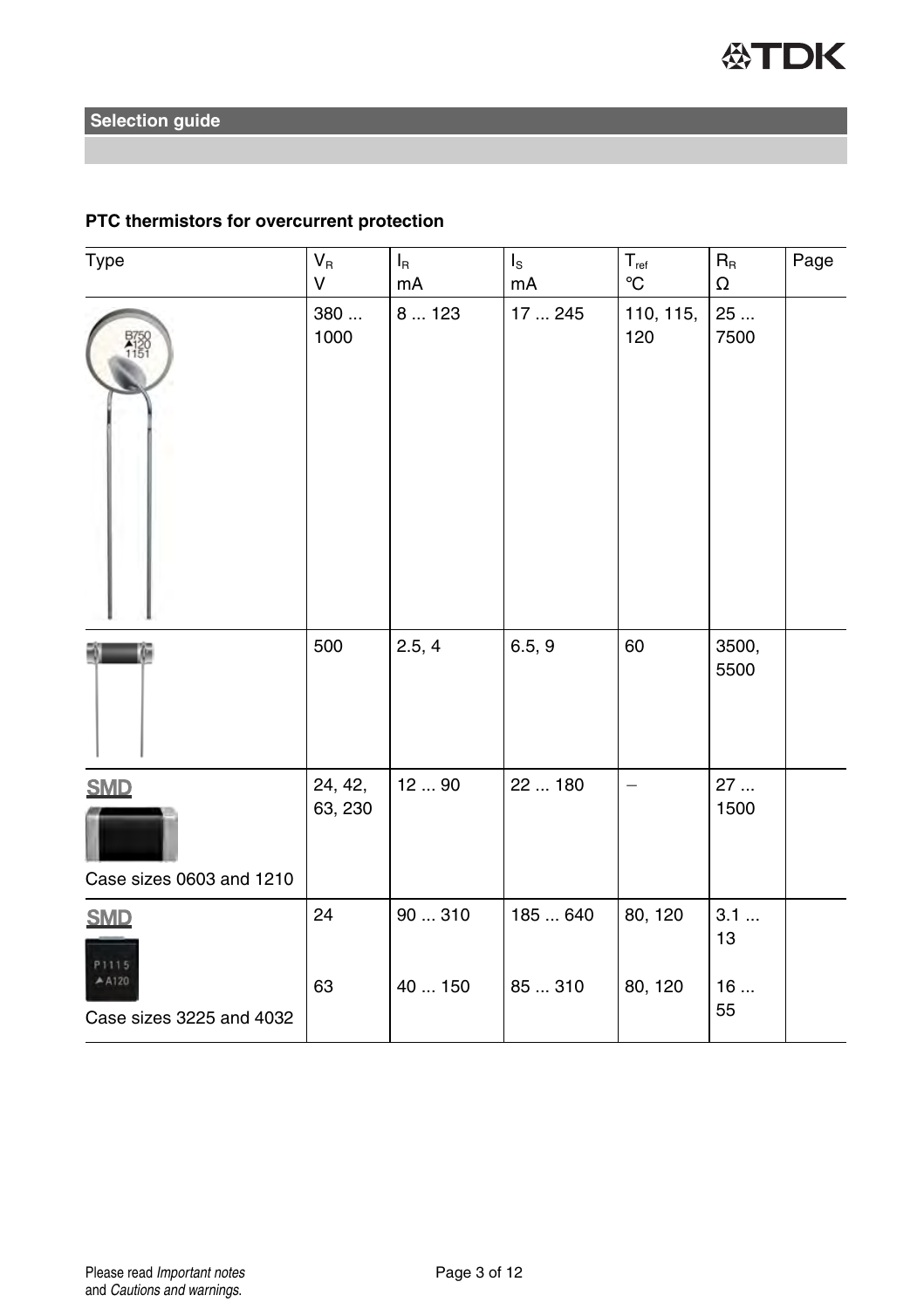

# **Inrush current limiters**

| Type                   | $V_{\text{link}}$ | $R_{\rm R}$ | $C_{\text{th}}$ | Page |  |  |  |
|------------------------|-------------------|-------------|-----------------|------|--|--|--|
|                        |                   | Ω           | J/K             |      |  |  |  |
| Leaded disks, uncoated |                   |             |                 |      |  |  |  |
|                        | 360, 620          | 70500       | 0.4, 0.6        |      |  |  |  |
|                        | 360, 620, 800     | 25  500     | 1.0, 1.4        |      |  |  |  |
|                        |                   |             |                 |      |  |  |  |
| Leaded disks, coated   |                   |             |                 |      |  |  |  |
|                        |                   |             |                 |      |  |  |  |
| $5 + 15$               | 620               | 56, 120     | 2.1             |      |  |  |  |

| 451<br>130<br>1203 | 620 | 56, 120 | 2.1 |  |
|--------------------|-----|---------|-----|--|
|                    |     |         |     |  |

PTC thermistors in phenolic resin plastic case

| <b>NATA:</b> | 360, 620, 800 | 22, 56, 100 | 2.3 |  |
|--------------|---------------|-------------|-----|--|
|              |               |             |     |  |
|              |               |             |     |  |
|              |               |             |     |  |
|              |               |             |     |  |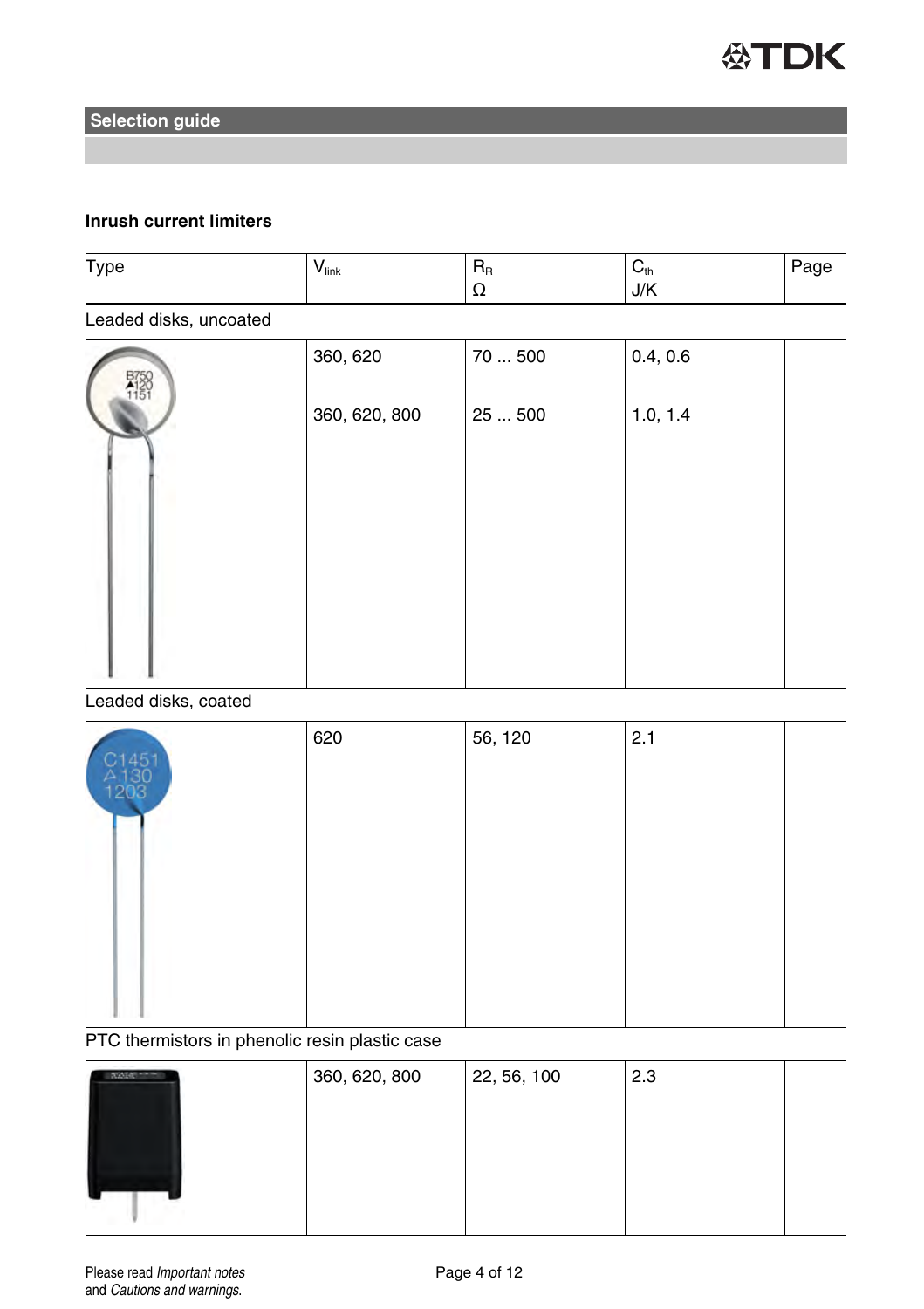

#### **PTC thermistors for telecom applications**

| Type           | $R_R$<br>Ω | $I_R \otimes 70 °C$<br>mA | $I_S \otimes 25 °C$<br>mA | Page |
|----------------|------------|---------------------------|---------------------------|------|
| Leadless disks |            |                           |                           |      |
|                | 4.7535     | 55  100                   | 180  370                  |      |

#### Leaded disks

| 1076 | 4.7555 | 35110 | 150  440 |  |
|------|--------|-------|----------|--|
|      |        |       |          |  |
|      |        |       |          |  |
|      |        |       |          |  |
|      |        |       |          |  |
|      |        |       |          |  |
|      |        |       |          |  |
|      |        |       |          |  |
|      |        |       |          |  |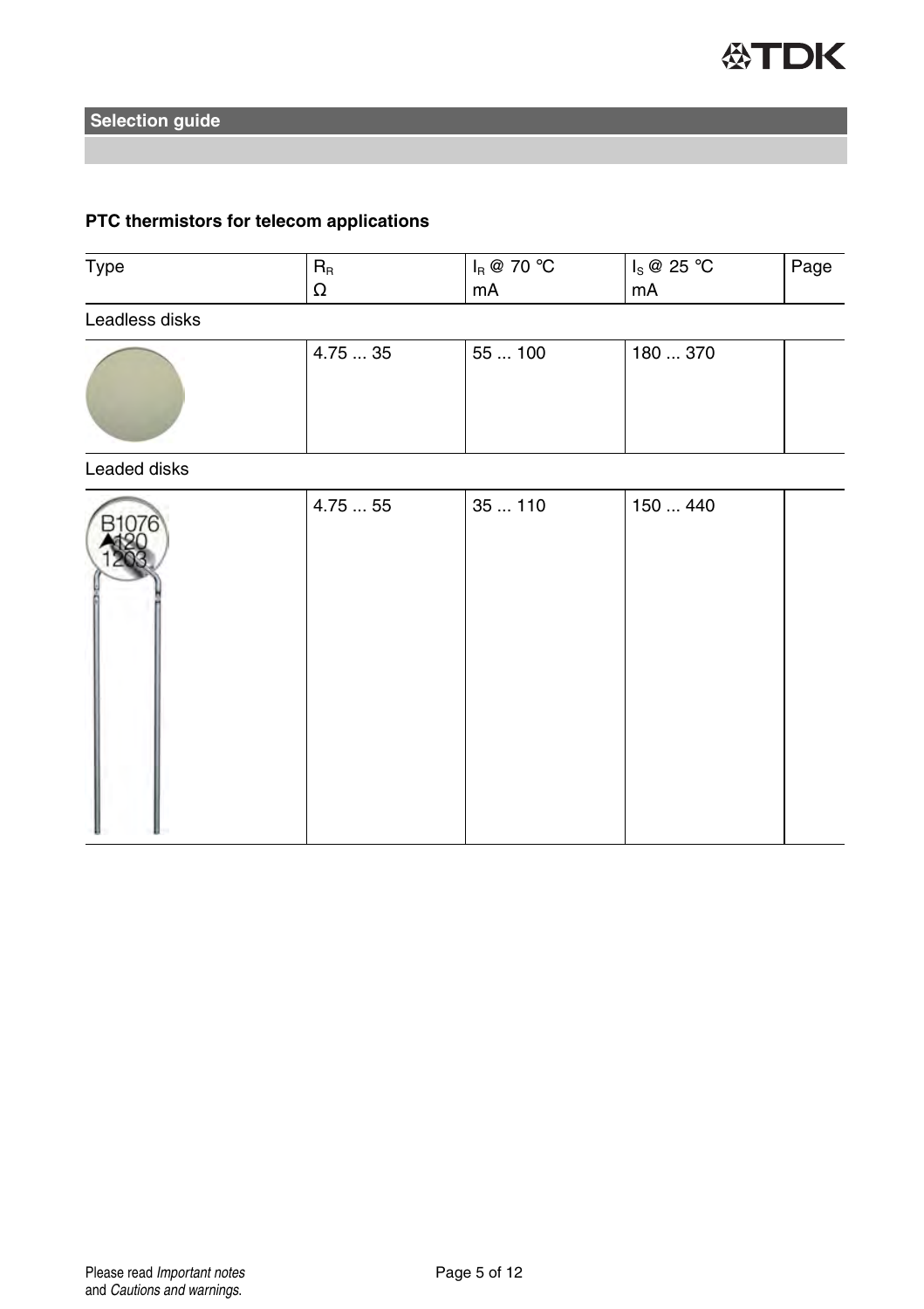### **PTC thermistors for telecom applications**

| Type                         | $\mathsf{R}_{\scriptscriptstyle{\mathsf{R}}}$                                                                      | $I_R \otimes 70 °C$ | $I_S \otimes 25 °C$ | Page |
|------------------------------|--------------------------------------------------------------------------------------------------------------------|---------------------|---------------------|------|
|                              | $\Omega$                                                                                                           | mA                  | mA                  |      |
| Telecom pair protector (TPP) |                                                                                                                    |                     |                     |      |
| <b>SMD</b>                   | 4.7575                                                                                                             | 40  120             | 150  370            |      |
|                              |                                                                                                                    |                     |                     |      |
|                              |                                                                                                                    |                     |                     |      |
|                              |                                                                                                                    |                     |                     |      |
| $T \times 1$                 | $\mathbf{r}$ and $\mathbf{r}$ and $\mathbf{r}$ and $\mathbf{r}$ and $\mathbf{r}$ and $\mathbf{r}$ and $\mathbf{r}$ |                     |                     |      |

Telecom pair protector (TPP) for GR-1089 Central Office

| <b>SMD</b>                                              | 70 | 40 | 150 |  |
|---------------------------------------------------------|----|----|-----|--|
| the control of the control of the con-<br><b>Report</b> |    |    |     |  |
|                                                         |    |    |     |  |
|                                                         |    |    |     |  |
|                                                         |    |    |     |  |
|                                                         |    |    |     |  |

Telecom quattro protector (TQP)

| <b>SMD</b>                    | 50 | 60 | 190 |  |
|-------------------------------|----|----|-----|--|
| 10 at 21 15<br>$-8$<br>$\sim$ |    |    |     |  |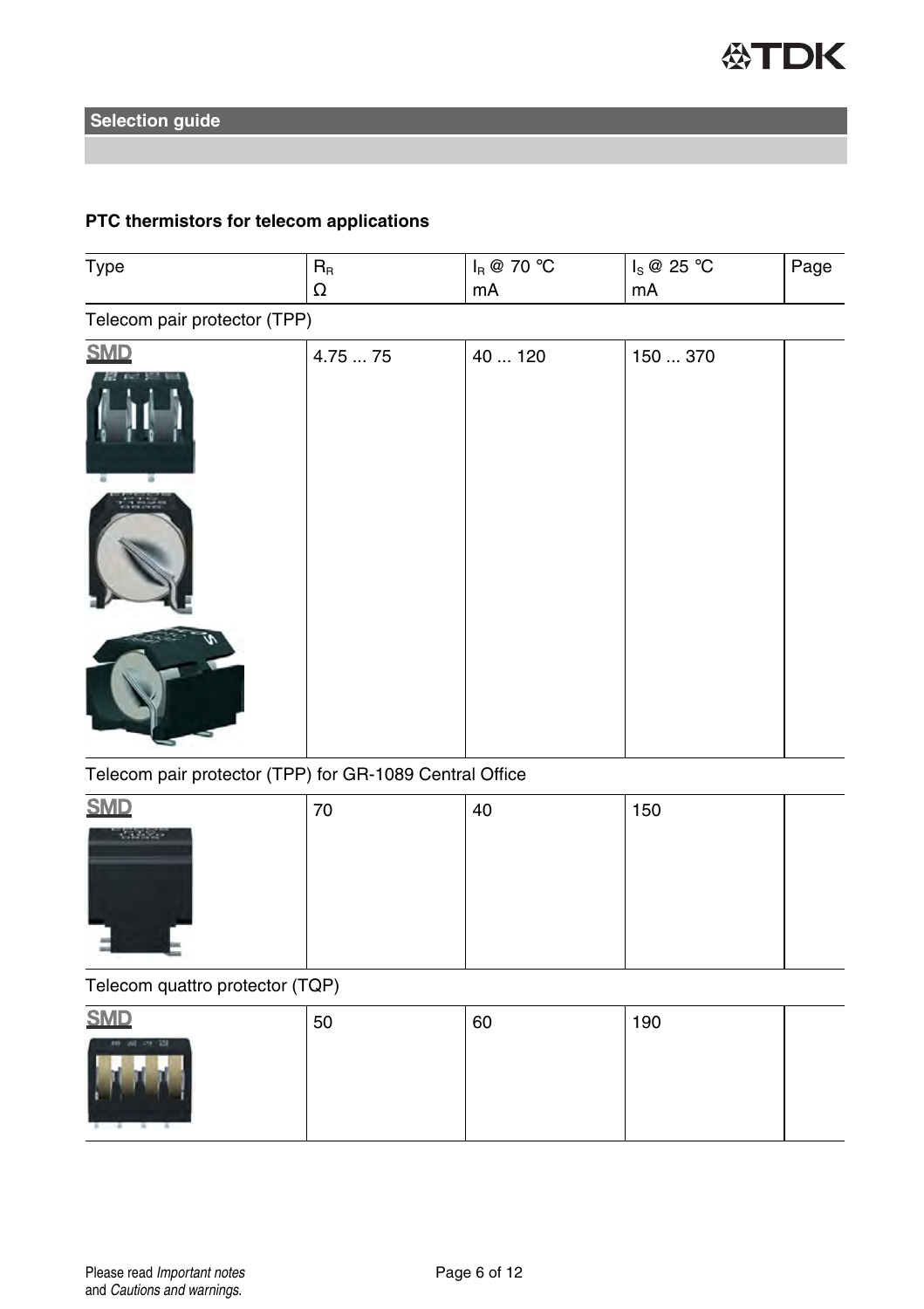| Type            | $V_{max}$<br>v | $I_{\mathsf{R}}$<br>mA | $I_{\rm S}$<br>mA | $T_{ref}$<br>$^{\circ}C$ | $R_{R}$<br>Ω       | Page |
|-----------------|----------------|------------------------|-------------------|--------------------------|--------------------|------|
|                 | 310, 550       | $\qquad \qquad -$      |                   | 80, 120                  | 70<br>1500         |      |
| $P_{120}^{J29}$ | 265            | $7 \dots 20$           | 1540              | 115, 120,<br>190         | $500\dots$<br>5000 |      |

# **PTC thermistors for switching applications (e.g. lighting, general-purpose)**

# **PTC thermistors for motor starting**

| Type | $R_{R}$<br>Ω | $max$<br>$\mathsf{A}$ | $\mathsf{v}_{\mathsf{max}}$ | $r_{\text{ref}}$<br>°C | Page |
|------|--------------|-----------------------|-----------------------------|------------------------|------|
| A544 | 4.738        | 612                   | 180  400                    | 120, 135               |      |
| 1206 | 4.733        | 612                   | 180  355                    | 135                    |      |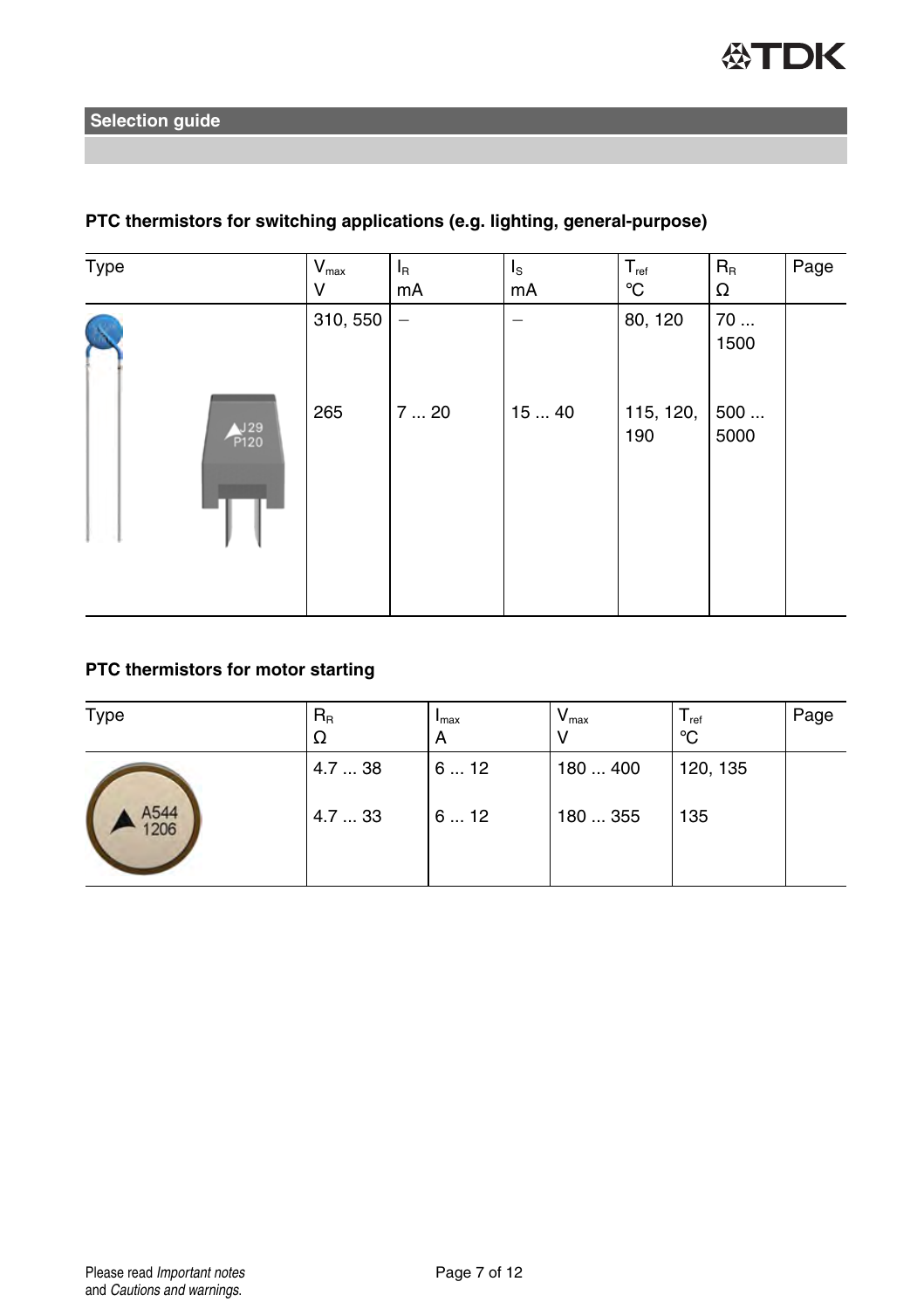

#### **PTC thermistors as point level sensors**

| Type                             | $\mathsf{V}_{\mathsf{max}}$<br>V DC | $t_{\scriptscriptstyle\rm E}$<br>s | $\mathsf{R}_{\scriptscriptstyle{\mathsf{R}}}$<br>Ω | Page |  |  |
|----------------------------------|-------------------------------------|------------------------------------|----------------------------------------------------|------|--|--|
| Overflow protection in oil tanks |                                     |                                    |                                                    |      |  |  |
|                                  | 25                                  | 40                                 | 140                                                |      |  |  |
|                                  | Oil level sensing                   |                                    |                                                    |      |  |  |
|                                  | 18                                  | 60                                 | 40  80                                             |      |  |  |
|                                  | Water level sensing                 |                                    |                                                    |      |  |  |
|                                  | 18                                  | 60                                 | 40  80                                             |      |  |  |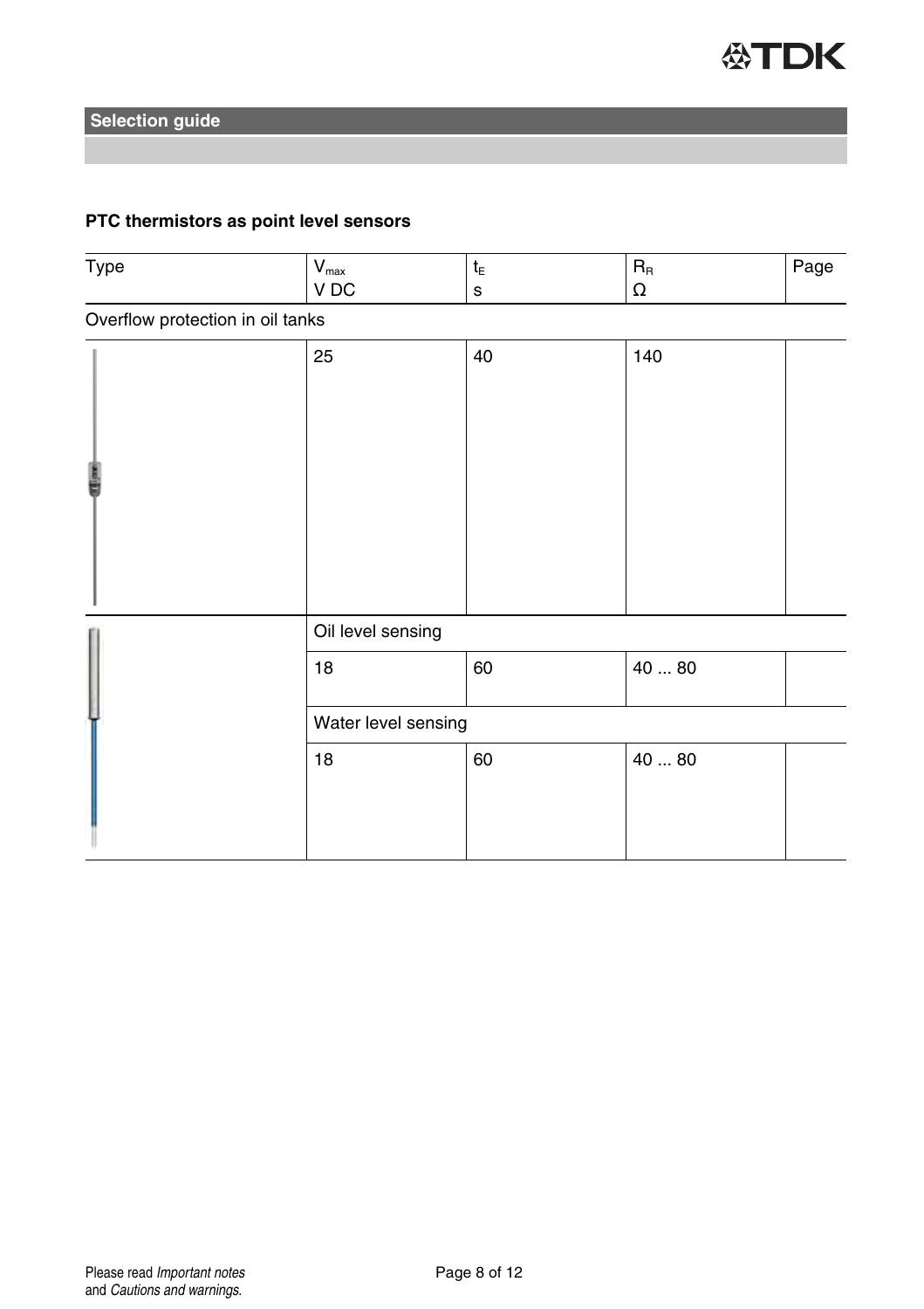#### **PTC thermistors for motor protection**

| Type | $\mathsf{V}_{\mathsf{max}}$<br>${\tt V}$ DC | $T_{\text{sense}}$<br>$^{\circ}{\rm C}$ | $\mathsf{R}_{\mathsf{R}}$<br>$\Omega$ | Page |
|------|---------------------------------------------|-----------------------------------------|---------------------------------------|------|
|      | $30\,$                                      | 60180                                   | $\leq 100$                            |      |
|      | 30                                          | 100180                                  | $\leq 300$                            |      |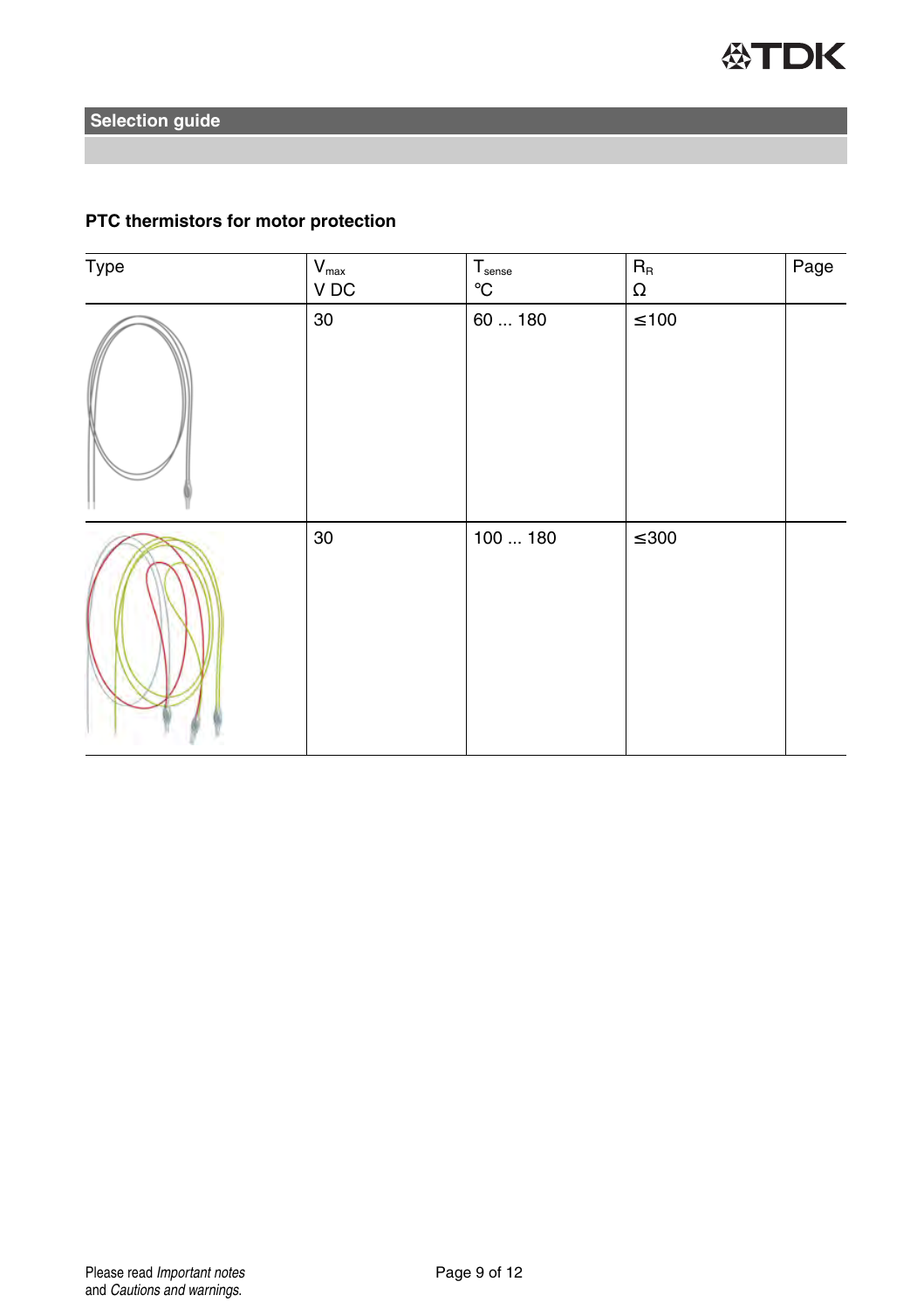### **PTC thermistors as limit temperature sensors**

| Type | $V_{\text{max}}$<br>$V$ DC | $\begin{array}{l} \mathsf{T}_{\mathsf{sense}}\\ \circ \mathsf{C} \end{array}$ | $\overline{\mathsf{R}_{\textrm{R}}}$<br>$\Omega$ | Page |
|------|----------------------------|-------------------------------------------------------------------------------|--------------------------------------------------|------|
|      | 30                         | 60  160                                                                       | $\leq 250$                                       |      |
|      | 30                         | 60  150                                                                       | $\leq 100$                                       |      |
|      | 30                         | 60  120                                                                       | $\leq 100$                                       |      |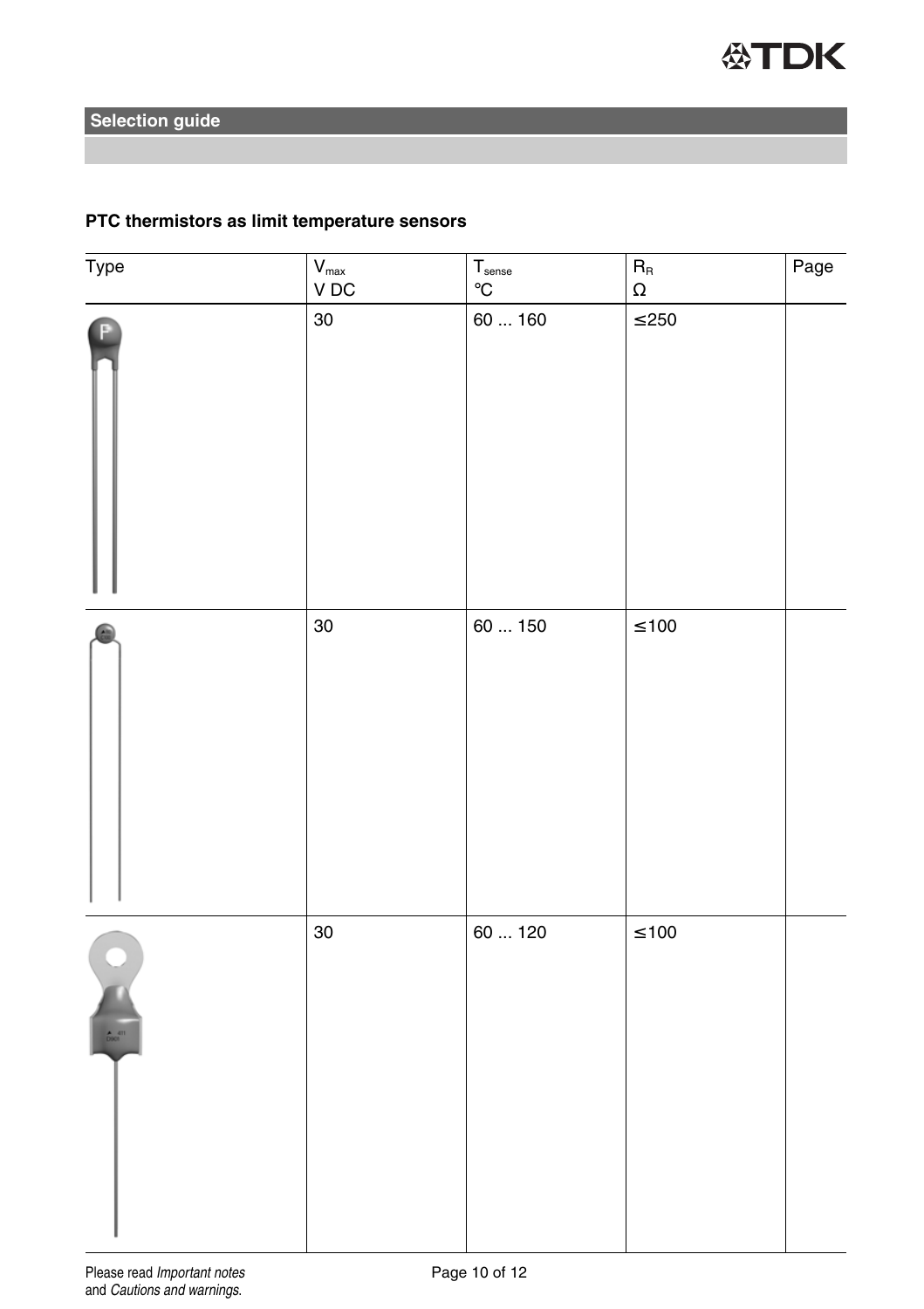

# **SMD**

## **PTC thermistors as limit temperature sensors**

| EIA case size          | $V_{\text{max}}$ | $\mathsf{T}_{\mathsf{sense}}$ | $R_{R}$  | Page |  |  |  |
|------------------------|------------------|-------------------------------|----------|------|--|--|--|
|                        | V DC             | $^{\circ}C$                   | Ω        |      |  |  |  |
| <b>Superior series</b> |                  |                               |          |      |  |  |  |
| 0402                   | 32               | $75 \pm 5$ 135 $\pm 5$        | 470      |      |  |  |  |
| 0603                   | 32               | $75 \pm 5$ 145 $\pm 5$        | 470      |      |  |  |  |
| 0805                   | 32               | $70 \pm 5$ 130 $\pm 5$        | 680      |      |  |  |  |
| <b>Standard series</b> |                  |                               |          |      |  |  |  |
| 0603                   | 32               | $75 \pm 5$ 135 $\pm 5$        | 470      |      |  |  |  |
| 0603                   | 32               | $75 \pm 3$ 135 $\pm 3$        | 470      |      |  |  |  |
| 0603                   | 32               | $55 \pm 5$ 105 $\pm 5$        | 110, 470 |      |  |  |  |
| 0805                   | 32               | $70 \pm 5$ 140 $\pm 5$        | 680      |      |  |  |  |

n 

#### **PTC thermistors for thermal management in LED**

| 0603 | 32 | 55, 70, 85,<br>105 | 470<br>10. |  |
|------|----|--------------------|------------|--|
|      |    |                    |            |  |